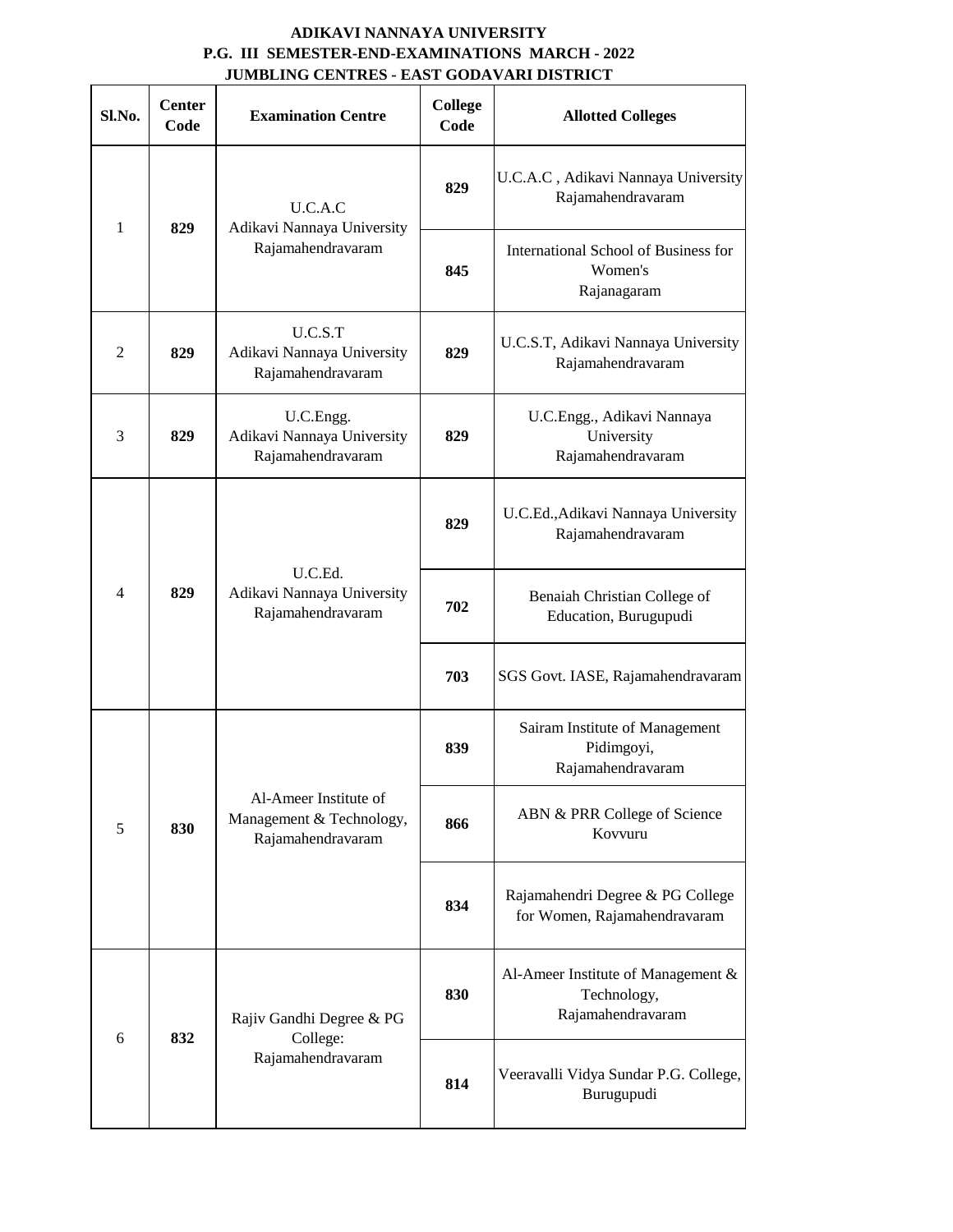| $\tau$ | 836 | S.K.R. College for Women<br>Rajamahendravaram     | 832 | Rajiv Gandhi Degree & PG College:<br>Rajamahendravaram      |
|--------|-----|---------------------------------------------------|-----|-------------------------------------------------------------|
|        |     |                                                   | 847 | Rajiv Gandhi PG Managemenn<br>College:<br>Rajamahendravaram |
| 8      | 91  | S.K.V.T.Degree College<br>Rajamahendravaram       | 857 | Bh.S.R. & V.L.M. Degree & PG<br>College, Devarapalli        |
|        |     |                                                   | 813 | G.B.R. Degree & P.G. College<br>Anaparthi                   |
|        |     |                                                   | 836 | S.K.R. College for Women<br>Rajamahendravaram               |
| 9      | 812 | A.S.N. P.G. College<br>Amalapuram                 | 811 | S.K.B.R. College of P.G. Courses<br>:Amalapuram             |
| 10     | 811 | S.K.B.R. College of P.G.<br>Courses<br>Amalapuram | 828 | Lamp Degree College:<br>Mummudivaram                        |
|        |     |                                                   | 848 | Govt. Degree College: Ravulapalem                           |
|        |     |                                                   | 812 | A.S.N. P.G. College: Amalapuram                             |
|        |     |                                                   | 825 | Palivela P.G College : Kothapeta                            |
| 11     | 813 | G.B.R. Degree & P.G. College<br>Anaparthi         | 815 | D.L.R. Degree & PG College<br>Gollalamamidada               |
|        |     |                                                   | 840 | VSM Degree & PG College :<br>Ramachandrapuram               |
|        |     |                                                   | 704 | Little Rose College of Education,<br>Draksharamam           |
| 12     | 817 | V.S. Lakshmi PG Managament<br>College, Kakinada   | 818 | Aditya Degree College for PG<br>Courses, Kakinada           |
|        |     |                                                   | 843 | Sri Venkata Sai Degree & PG College<br>Kiralampudi          |
|        |     |                                                   | 701 | St'Mary's College of Education,<br>Kakinada                 |
|        |     |                                                   | 819 | Aditya College for Women, Kakinada                          |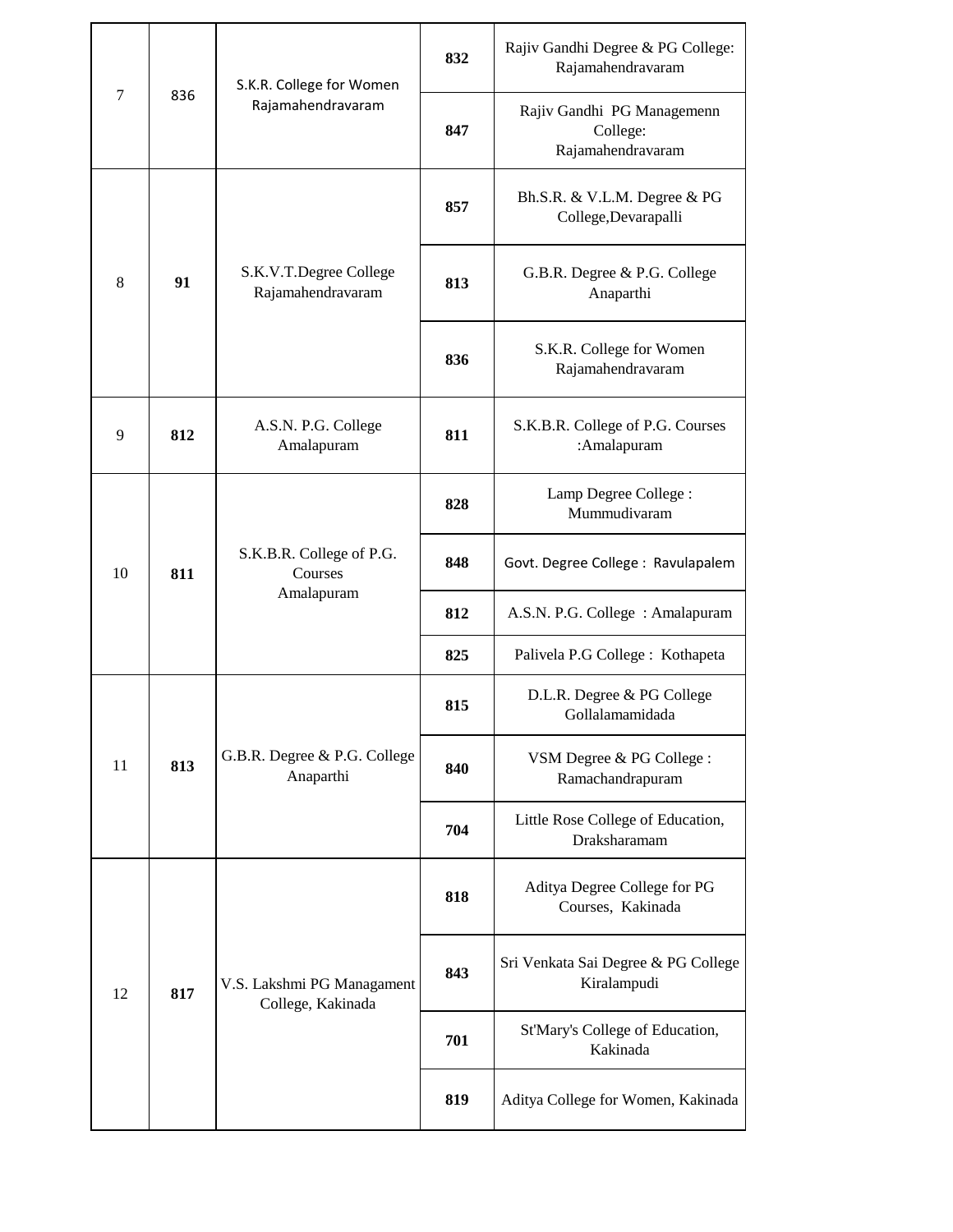|    |     |                                                              | 816 | Pydah V.R. Trust P.G. College -<br>Kakinada               |
|----|-----|--------------------------------------------------------------|-----|-----------------------------------------------------------|
| 13 | 818 | Aditya Degree College for PG<br>Courses,<br>Kakinada         | 822 | ASD Govt. Degree College (W) -<br>Kakinada                |
|    |     |                                                              | 823 | Rajiv Gandhi Institute of Management<br>Studies, Kakinada |
| 14 | 821 | Ideal College of Arts &<br>Sciences - Kakinada               | 841 | Aditya Institute of P.G. Studies,<br>Surampalem           |
|    |     |                                                              | 820 | P.R. Govt. College - Kakinada                             |
| 15 | 823 | Rajiv Gandhi Institute of<br>Management Studies,<br>Kakinada | 824 | Sanjeev Institute of Management<br>Studies, Kakinada      |
|    |     |                                                              | 817 | V.S. Lakshmi PG College - Kakinada                        |
|    |     |                                                              | 846 | V.S. Lakshmi PG Management<br>College - Kakinada          |
| 16 | 128 | SV Degree College<br>Tuni                                    | 842 | Govt. Degree College - Tuni                               |
| 17 | 844 | AKNU MSN Campus,<br>Kakinada                                 | 821 | Ideal College of Arts & Sciences -<br>Kakinada            |
|    |     |                                                              | 844 | AKNU MSN Campus, Kakinada                                 |

Sd/- **Controller of Examinations**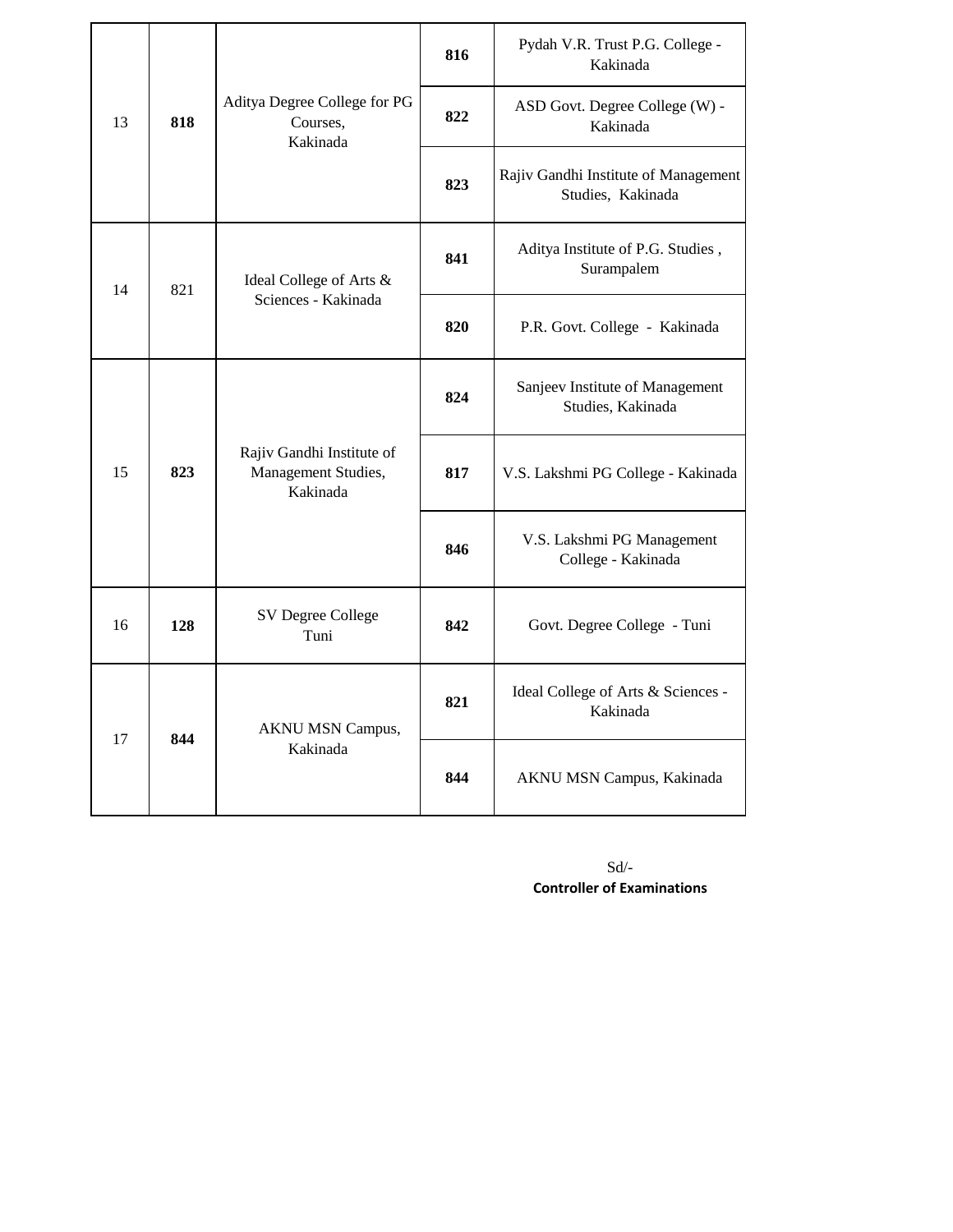## **JUMBLING CENTRES - WEST GODAVARI DISTRICT ADIKAVI NANNAYA UNIVERSITY P.G. III SEMESTER-END-EXAMINATIONS MARCH - 2022**

| Sl.No.         | <b>Center</b><br>Code | <b>Examination Centre</b>                     | <b>College</b><br>Code | <b>Allotted Colleges</b>                                                     |
|----------------|-----------------------|-----------------------------------------------|------------------------|------------------------------------------------------------------------------|
| $\mathbf{1}$   | 853                   | B.V. Raju College<br>Bhimavaram               | 852                    | K.G.R.L. College P.G. Courses -<br>Bhimavaram                                |
|                |                       |                                               | 854                    | Dr. CSN College<br>Bhimavaram                                                |
|                |                       |                                               | 727                    | GTP College of Education for<br>Women,<br>Bhimavaram                         |
|                | 854                   | Dr. CSN PG College<br>Bhimavaram              | 851                    | D.N.R P.G. College<br>Bhimavaram                                             |
|                |                       |                                               | 853                    | B.V. Raju College<br>Bhimavaram                                              |
| $\overline{2}$ |                       |                                               | 855                    | V.S.K. Murthy Degree College -<br>Bhimavaram                                 |
|                |                       |                                               | 726                    | DNR College of Education,<br>Bhimavaram                                      |
| 3              | 862                   | St. Vincent De-Paul<br>Degree College - Eluru | 856                    | Govt. Degree & PG College :<br>Chintalapudi                                  |
|                |                       |                                               | 858                    | Sir C.R.R. College for P.G. Courses -<br>Eluru                               |
|                |                       |                                               | 859                    | Sir C.R.R. College for Women -<br>Eluru                                      |
|                |                       |                                               | 860                    | Sir C.R.R. College P.G. Management<br>Studies, Eluru                         |
|                |                       |                                               | 861                    | Ch. S.D. St. Theresa's College for<br>Women's, Eluru                         |
|                |                       |                                               | 862                    | St. Vincent De-Paul Degree College -<br>Eluru                                |
|                |                       |                                               | 864                    | Vestal Institute of Management &<br><b>Information Technology</b><br>Vatluru |